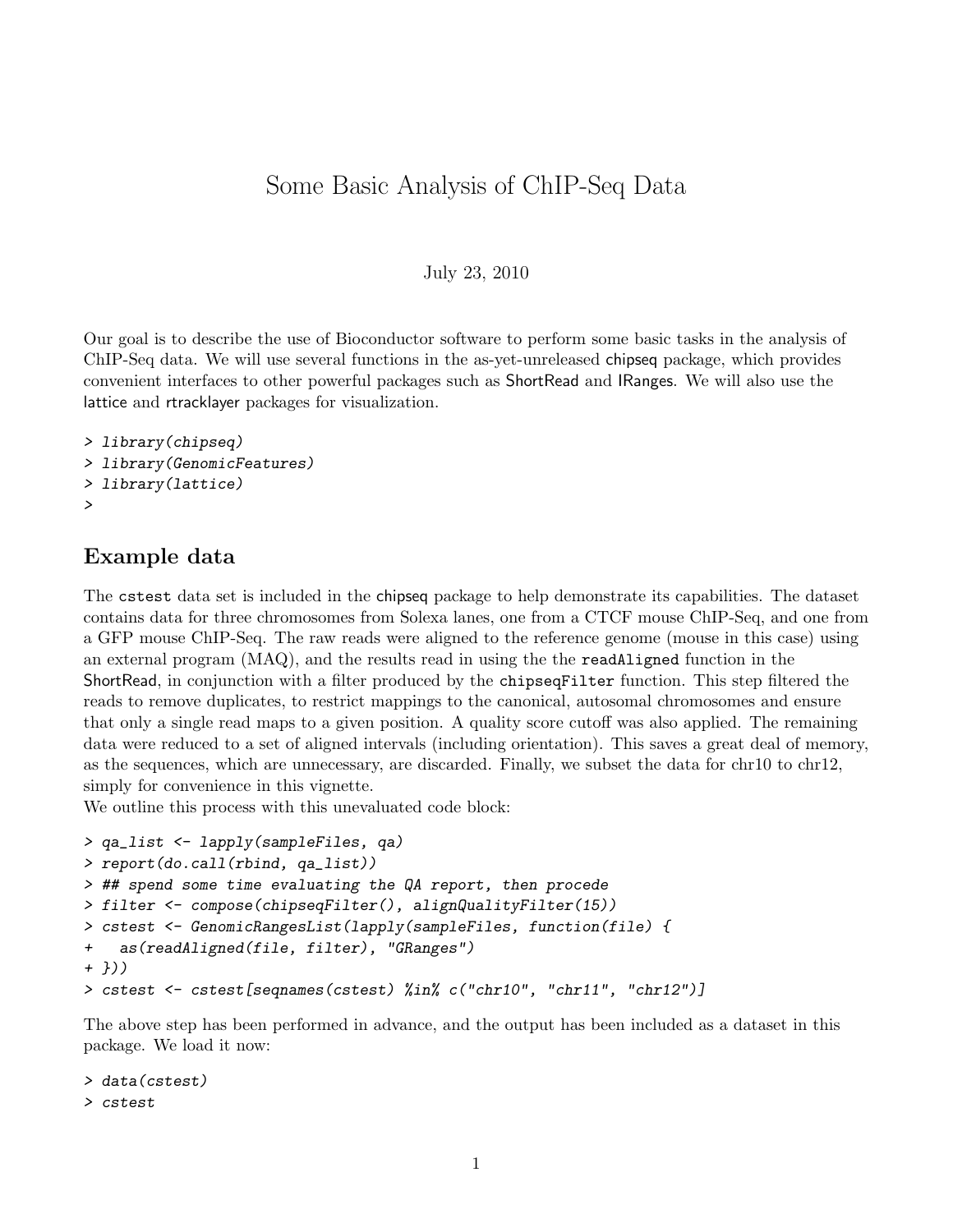GRangesList object of length 2: \$ctcf GRanges object with 450096 ranges and 0 metadata columns: seqnames ranges strand <Rle> <IRanges> <Rle> [1] chr10 3012936-3012959 +  $[2]$  chr10 3012941-3012964 + [3] chr10 3012944-3012967 + [4] chr10 3012955-3012978 + [5] chr10 3012963-3012986 + ... ... ... ... [450092] chr12 121239376-121239399 [450093] chr12 121245849-121245872 -[450094] chr12 121245895-121245918 [450095] chr12 121246344-121246367 -[450096] chr12 121253499-121253522 ------- seqinfo: 35 sequences from an unspecified genome

#### \$gfp

GRanges object with 295385 ranges and 0 metadata columns:

|          | seqnames    | ranges strand             |           |
|----------|-------------|---------------------------|-----------|
|          | <rle></rle> | <iranges></iranges>       | $R1e$     |
| [1]      | chr10       | 3002512-3002535           | $\ddot{}$ |
| [2]      | chr10       | 3009093-3009116           | $\ddot{}$ |
| [3]      | chr10       | 3020716-3020739           | $\ddot{}$ |
| [4]      | chr10       | 3023026-3023049           | $\ddot{}$ |
| [5]      | chr10       | 3024629-3024652           | $\ddot{}$ |
|          |             |                           |           |
| [295381] |             | chr12 121213126-121213149 |           |
| [295382] |             | chr12 121216905-121216928 |           |
| [295383] |             | chr12 121216967-121216990 |           |
| [295384] |             | chr12 121251805-121251828 |           |
| [295385] |             | chr12 121253426-121253449 |           |
|          |             |                           |           |

seqinfo: 35 sequences from an unspecified genome

cstest is an object of class GRangesList, and has a list-like structure, each component representing the alignments from one lane, as a GRanges object of stranded intervals.

#### > cstest\$ctcf

GRanges object with 450096 ranges and 0 metadata columns:

|                   | seqnames                | ranges strand       |             |
|-------------------|-------------------------|---------------------|-------------|
|                   | $\langle$ Rle $\rangle$ | <iranges></iranges> | <rle></rle> |
| $\lceil 1 \rceil$ | chr10                   | 3012936-3012959     | ┿           |
| $\lceil 2 \rceil$ | chr10                   | 3012941-3012964     | $\div$      |
| Г31               | chr10                   | 3012944-3012967     | $\div$      |
| [4]               | chr10                   | 3012955-3012978     | +           |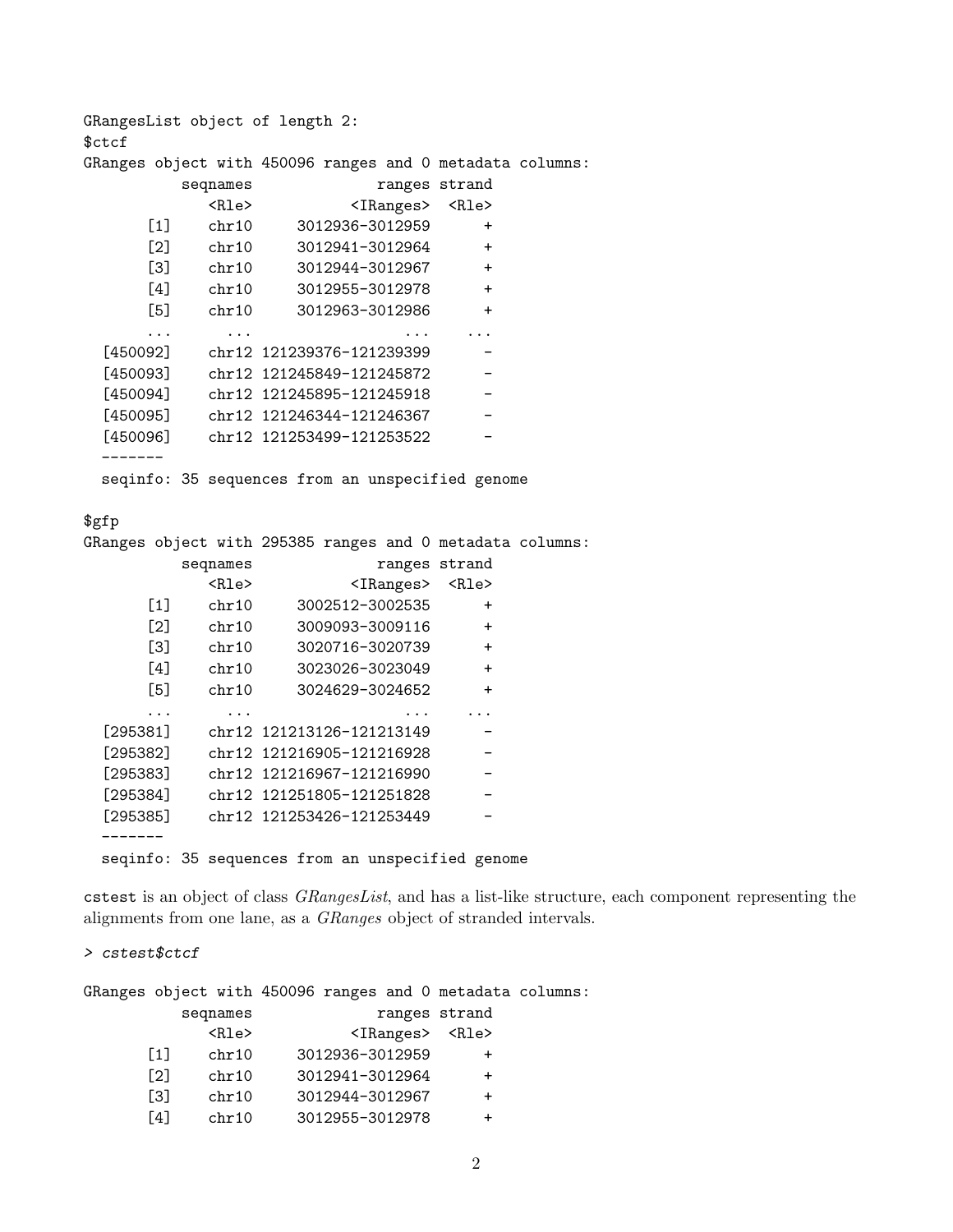```
[5] chr10 3012963-3012986 +
    ... ... ... ...
[450092] chr12 121239376-121239399
[450093] chr12 121245849-121245872
[450094] chr12 121245895-121245918
[450095] chr12 121246344-121246367 -
[450096] chr12 121253499-121253522
-------
seqinfo: 35 sequences from an unspecified genome
```
## Extending reads

Solexa gives us the first few (24 in this example) bases of each fragment it sequences, but the actual fragment is longer. By design, the sites of interest (transcription factor binding sites) should be somewhere in the fragment, but not necessarily in its initial part. Although the actual lengths of fragments vary, extending the alignment of the short read by a fixed amount in the appropriate direction, depending on whether the alignment was to the positive or negative strand, makes it more likely that we cover the actual site of interest.

It is possible to estimate the fragment length, through a variety of methods. There are several implemented by the estimate.mean.fraglen function. Generally, this only needs to be done for one sample from each experimental protocol. Here, we use SSISR, the default method:

```
> fraglen <- estimate.mean.fraglen(cstest$ctcf, method="correlation")
> fraglen[!is.na(fraglen)]
chr10 chr11 chr12
```
340 340 340

Given the suggestion of 190 nucleotides, we extend all reads to be 200 bases long. This is done using the resize function, which considers the strand to determine the direction of extension:

```
> ctcf.ext <- resize(cstest$ctcf, width = 200)
> ctcf.ext
```
GRanges object with 450096 ranges and 0 metadata columns:

|          | seqnames                                         |  |                                 | ranges strand |  |
|----------|--------------------------------------------------|--|---------------------------------|---------------|--|
|          | <rle></rle>                                      |  | <iranges> <rle></rle></iranges> |               |  |
| [1]      | chr10                                            |  | 3012936-3013135                 | $\ddot{}$     |  |
| [2]      | chr10                                            |  | 3012941-3013140                 | $\ddot{}$     |  |
| [3]      | chr10                                            |  | 3012944-3013143                 | $+$           |  |
| [4]      | chr10                                            |  | 3012955-3013154                 | $\ddot{}$     |  |
| [5]      | chr10                                            |  | 3012963-3013162                 | $\ddot{}$     |  |
|          |                                                  |  |                                 |               |  |
| [450092] |                                                  |  | chr12 121239200-121239399       |               |  |
| [450093] |                                                  |  | chr12 121245673-121245872       |               |  |
| [450094] |                                                  |  | chr12 121245719-121245918       |               |  |
| [450095] |                                                  |  | chr12 121246168-121246367       |               |  |
| [450096] |                                                  |  | chr12 121253323-121253522       |               |  |
|          |                                                  |  |                                 |               |  |
|          | seqinfo: 35 sequences from an unspecified genome |  |                                 |               |  |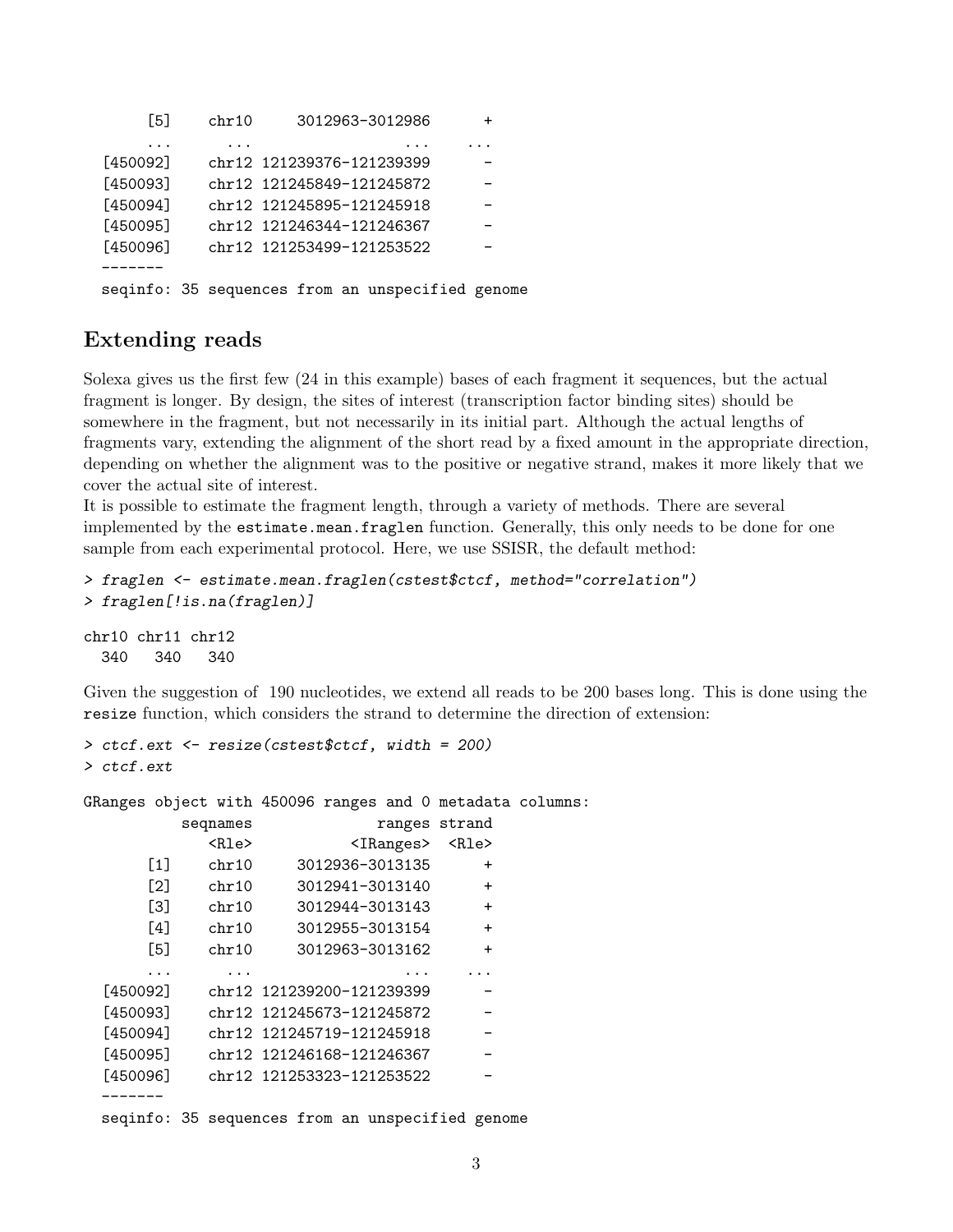We now have intervals for the CTCF lane that represent the original fragments that were precipitated.

# Coverage, islands, and depth

A useful summary of this information is the coverage, that is, how many times each base in the genome was covered by one of these intervals.

```
> cov.ctcf <- coverage(ctcf.ext)
> cov.ctcf
RleList of length 35
$chr1
integer-Rle of length 197195432 with 1 run
 Lengths: 197195432
 Values : 0
$chr2
integer-Rle of length 181748087 with 1 run
 Lengths: 181748087
 Values : 0
$chr3
integer-Rle of length 159599783 with 1 run
 Lengths: 159599783
 Values : 0
$chr4
integer-Rle of length 155630120 with 1 run
 Lengths: 155630120
 Values : 0
$chr5
integer-Rle of length 152537259 with 1 run
 Lengths: 152537259
 Values : 0
...
<30 more elements>
```
For efficiency, the result is stored in a run-length encoded form.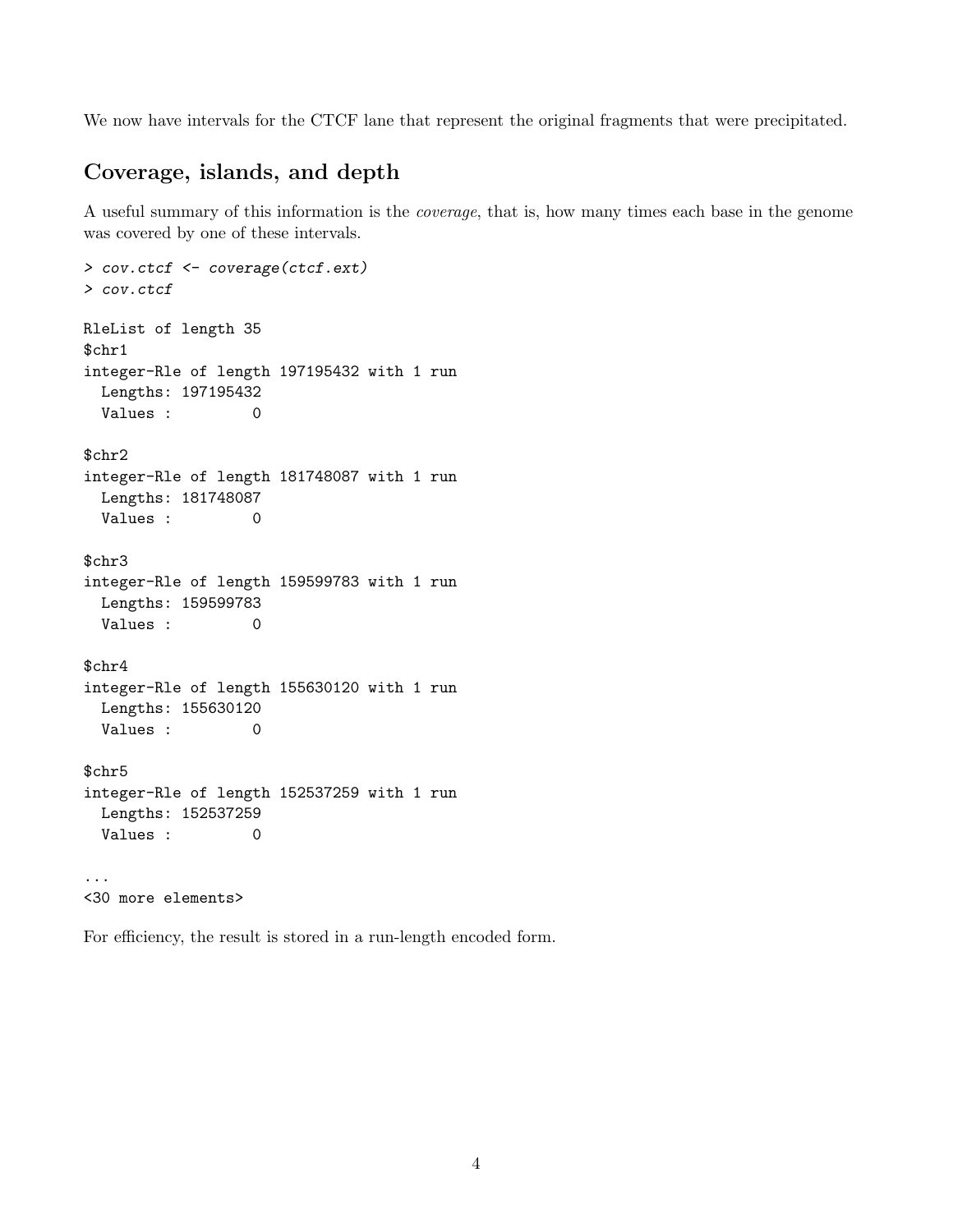The regions of interest are contiguous segments of non-zero coverage, also known as islands.

```
> islands <- slice(cov.ctcf, lower = 1)
> islands
RleViewsList object of length 35:
$chr1
Views on a 197195432-length Rle subject
views: NONE
$chr2
Views on a 181748087-length Rle subject
views: NONE
$chr3
Views on a 159599783-length Rle subject
views: NONE
...
<32 more elements>
For each island, we can compute the number of reads in the island, and the maximum coverage depth
within that island.
```

```
> viewSums(islands)
```

```
IntegerList of length 35
[["chr1"]] integer(0)
[["chr2"]] integer(0)
[["chr3"]] integer(0)
[["chr4"]] integer(0)
[["chr5"]] integer(0)
[["chr6"]] integer(0)
[["chr7"]] integer(0)
[["chr8"]] integer(0)
[["chr9"]] integer(0)
[["chr10"]] 2400 200 200 200 200 200 200 600 ... 200 200 400 200 200 200 200
...
<25 more elements>
> viewMaxs(islands)
IntegerList of length 35
[["chr1"]] integer(0)
[["chr2"]] integer(0)
[["chr3"]] integer(0)
[["chr4"]] integer(0)
```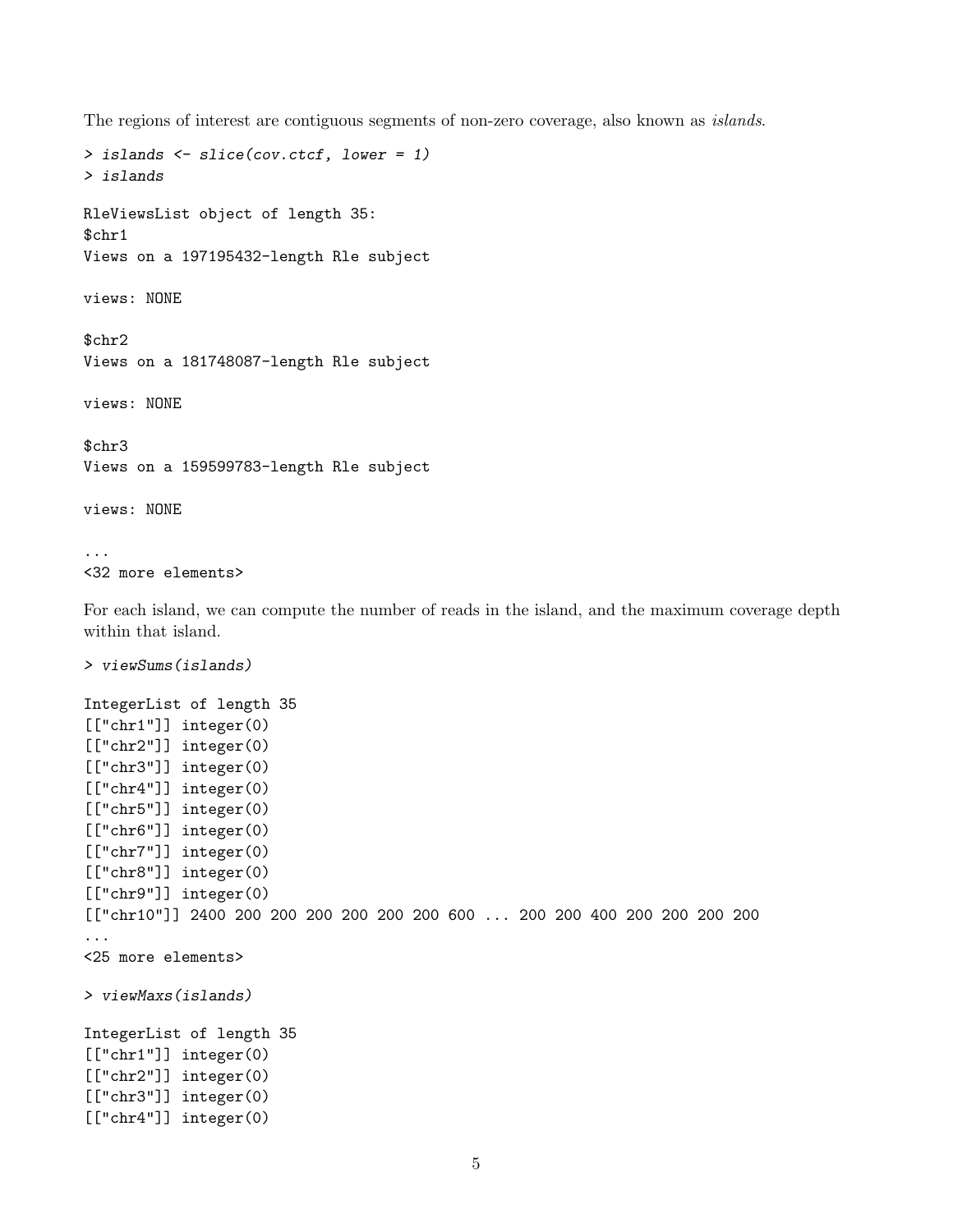```
[["chr5"]] integer(0)
[["chr6"]] integer(0)
[["chr7"]] integer(0)
[["chr8"]] integer(0)
[["chr9"]] integer(0)
[["chr10"]] 11 1 1 1 1 1 1 3 1 1 1 1 1 1 2 1 ... 1 2 1 1 1 1 3 1 1 1 2 1 1 1 1
...
<25 more elements>
> nread.tab <- table(viewSums(islands) / 200)
> depth.tab <- table(viewMaxs(islands))
> nread.tab[,1:10]
        1 2 3 4 5 6 7 8 9 10
chr1 0 0 0 0 0 0 0 0 0 0
chr2 0 0 0 0 0 0 0 0 0 0
chr3 0 0 0 0 0 0 0 0 0 0
chr4 0 0 0 0 0 0 0 0 0 0
chr5 0 0 0 0 0 0 0 0 0 0
chr6 0 0 0 0 0 0 0 0 0 0
chr7 0 0 0 0 0 0 0 0 0 0
chr8 0 0 0 0 0 0 0 0 0 0 0
chr9 0 0 0 0 0 0 0 0 0 0 0
chr10 68101 13352 3019 924 418 246 191 123 133 100
chr11 71603 15993 4334 1410 619 338 245 199 180 151
chr12 59141 11279 2613 816 344 175 140 119 84 71
chr13 0 0 0 0 0 0 0 0 0 0 0
chr14 0 0 0 0 0 0 0 0 0 0
chr15 0 0 0 0 0 0 0 0 0 0
chr16 0 0 0 0 0 0 0 0 0 0
chr17 0 0 0 0 0 0 0 0 0 0
chr18 0 0 0 0 0 0 0 0 0 0
chr19 0 0 0 0 0 0 0 0 0 0
chrX 0 0 0 0 0 0 0 0 0 0 0
chrY 0 0 0 0 0 0 0 0 0 0
chrM 0 0 0 0 0 0 0 0 0 0
chr1_random 0 0 0 0 0 0 0 0 0 0
chr3_random 0 0 0 0 0 0 0 0 0 0
chr4_random 0 0 0 0 0 0 0 0 0 0
chr5_random 0 0 0 0 0 0 0 0 0 0
chr7_random 0 0 0 0 0 0 0 0 0 0
chr8_random 0 0 0 0 0 0 0 0 0 0
chr9_random  0  0  0  0  0  0  0  0  0  0  0
chr13_random 0 0 0 0 0 0 0 0 0 0
chr16_random 0 0 0 0 0 0 0 0 0 0
chr17_random 0 0 0 0 0 0 0 0 0 0
chrX_random 0 0 0 0 0 0 0 0 0 0
chrY_random 0 0 0 0 0 0 0 0 0 0
chrUn_random 0 0 0 0 0 0 0 0 0 0
```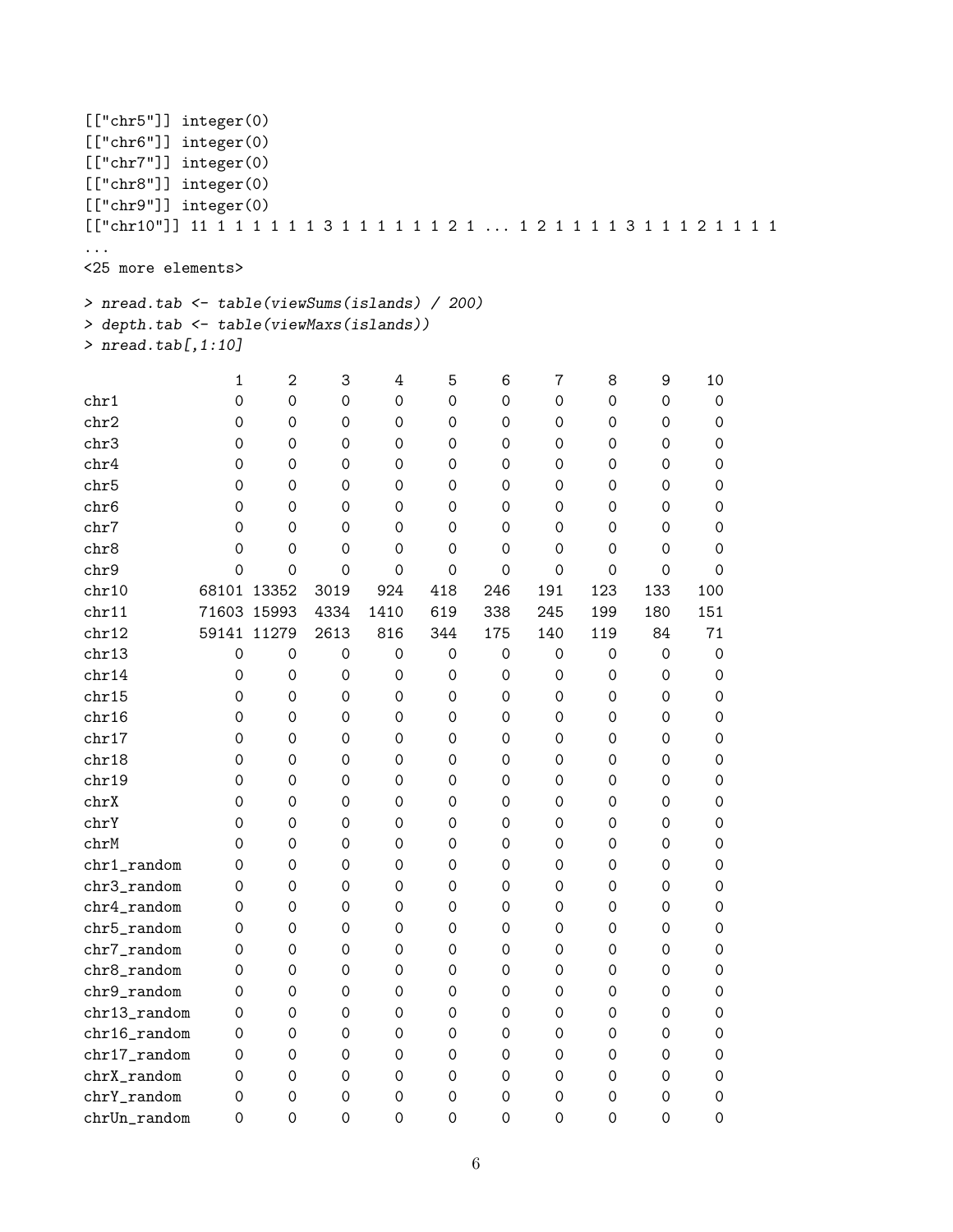# $>$  depth.tab[,1:10]

|                  | $\mathbf{1}$ | $\overline{2}$      | 3           | $\overline{4}$      | 5                   | 6                   | $\overline{7}$      | 8           | 9                   | 10                  |
|------------------|--------------|---------------------|-------------|---------------------|---------------------|---------------------|---------------------|-------------|---------------------|---------------------|
| chr1             | $\mathbf 0$  | $\mathsf{O}\xspace$ | $\mathbf 0$ | $\mathbf 0$         | $\mathbf 0$         | $\mathbf 0$         | 0                   | 0           | 0                   | 0                   |
| chr2             | $\mathbf 0$  | $\mathsf{O}\xspace$ | $\mathbf 0$ | 0                   | 0                   | $\mathbf 0$         | 0                   | 0           | 0                   | 0                   |
| chr3             | $\mathbf 0$  | $\mathbf 0$         | $\mathbf 0$ | 0                   | 0                   | 0                   | $\mathbf 0$         | 0           | $\mathbf 0$         | 0                   |
| chr4             | 0            | $\mathbf 0$         | 0           | 0                   | 0                   | 0                   | 0                   | 0           | 0                   | 0                   |
| chr <sub>5</sub> | 0            | $\mathbf 0$         | 0           | 0                   | 0                   | 0                   | 0                   | 0           | 0                   | 0                   |
| chr <sub>6</sub> | 0            | $\mathbf 0$         | 0           | 0                   | 0                   | 0                   | 0                   | 0           | $\mathbf 0$         | $\mathbf 0$         |
| chr7             | 0            | $\mathbf 0$         | 0           | 0                   | 0                   | 0                   | 0                   | 0           | 0                   | $\mathbf 0$         |
| chr8             | $\mathbf 0$  | $\mathbf 0$         | 0           | 0                   | 0                   | $\Omega$            | 0                   | 0           | 0                   | 0                   |
| chr9             | $\mathbf 0$  | $\mathbf 0$         | $\mathbf 0$ | $\mathbf 0$         | $\mathbf 0$         | $\mathbf 0$         | $\mathbf 0$         | 0           | $\mathbf 0$         | $\Omega$            |
| chr10            | 68149        | 14748               | 2386        | 547                 | 256                 | 180                 | 150                 | 129         | 120                 | 101                 |
| chr11            | 71677        | 17945               | 3527        | 862                 | 362                 | 268                 | 205                 | 179         | 181                 | 130                 |
| chr12            | 59181        | 12441               | 2078        | 482                 | 191                 | 131                 | 131                 | 108         | 95                  | 77                  |
| chr13            | $\mathbf 0$  | $\mathsf{O}\xspace$ | $\mathbf 0$ | $\mathsf{O}\xspace$ | $\mathsf{O}\xspace$ | $\mathsf{O}\xspace$ | $\mathsf{O}\xspace$ | $\mathbf 0$ | $\mathsf{O}\xspace$ | $\mathsf{O}\xspace$ |
| chr14            | 0            | $\mathsf{O}\xspace$ | $\mathbf 0$ | 0                   | $\mathsf{O}\xspace$ | $\mathsf{O}\xspace$ | $\mathsf{O}\xspace$ | 0           | $\mathsf{O}\xspace$ | $\mathsf{O}\xspace$ |
| chr15            | 0            | 0                   | 0           | 0                   | $\mathsf{O}\xspace$ | $\mathsf{O}\xspace$ | 0                   | 0           | 0                   | $\mathsf{O}\xspace$ |
| chr16            | 0            | $\mathsf{O}\xspace$ | $\mathbf 0$ | 0                   | 0                   | 0                   | 0                   | 0           | 0                   | $\mathsf{O}\xspace$ |
| chr17            | 0            | $\mathbf 0$         | 0           | 0                   | 0                   | 0                   | 0                   | 0           | 0                   | $\mathbf 0$         |
| chr18            | 0            | 0                   | 0           | 0                   | 0                   | $\Omega$            | 0                   | 0           | 0                   | $\mathbf 0$         |
| chr19            | 0            | 0                   | 0           | 0                   | 0                   | 0                   | 0                   | 0           | 0                   | $\mathbf 0$         |
| chrX             | 0            | $\mathsf{O}\xspace$ | $\mathbf 0$ | 0                   | 0                   | $\mathsf{O}\xspace$ | 0                   | 0           | $\mathbf 0$         | $\mathbf 0$         |
| chrY             | 0            | $\mathsf{O}\xspace$ | 0           | 0                   | 0                   | $\Omega$            | 0                   | 0           | 0                   | $\mathbf 0$         |
| chrM             | 0            | $\mathbf 0$         | $\mathbf 0$ | 0                   | 0                   | $\Omega$            | 0                   | 0           | 0                   | $\mathbf 0$         |
| chr1_random      | $\mathbf 0$  | $\mathbf 0$         | $\mathbf 0$ | $\mathsf{O}\xspace$ | $\mathsf{O}\xspace$ | $\mathbf 0$         | 0                   | 0           | $\mathsf{O}\xspace$ | $\mathbf 0$         |
| chr3_random      | $\mathbf 0$  | $\mathbf 0$         | $\mathbf 0$ | 0                   | $\mathbf 0$         | $\mathbf 0$         | $\mathbf 0$         | 0           | 0                   | $\mathbf 0$         |
| chr4_random      | 0            | $\mathbf 0$         | 0           | 0                   | 0                   | 0                   | 0                   | 0           | 0                   | $\mathbf 0$         |
| chr5_random      | 0            | 0                   | 0           | 0                   | 0                   | 0                   | 0                   | 0           | 0                   | 0                   |
| chr7_random      | 0            | 0                   | 0           | 0                   | 0                   | $\mathbf 0$         | 0                   | 0           | $\mathbf 0$         | 0                   |
| chr8_random      | 0            | 0                   | $\mathbf 0$ | 0                   | 0                   | $\mathbf 0$         | 0                   | 0           | $\mathbf 0$         | $\mathbf 0$         |
| chr9_random      | 0            | 0                   | $\mathbf 0$ | 0                   | 0                   | 0                   | 0                   | 0           | $\mathbf 0$         | $\mathbf 0$         |
| chr13_random     | 0            | 0                   | 0           | 0                   | 0                   | 0                   | 0                   | 0           | $\mathbf 0$         | $\mathbf 0$         |
| chr16_random     | 0            | 0                   | 0           | 0                   | 0                   | $\mathbf 0$         | 0                   | 0           | 0                   | $\mathbf 0$         |
| chr17_random     | 0            | 0                   | 0           | 0                   | 0                   | 0                   | 0                   | 0           | 0                   | 0                   |
| chrX_random      | 0            | 0                   | 0           | 0                   | 0                   | 0                   | 0                   | 0           | 0                   | 0                   |
| chrY_random      | 0            | 0                   | 0           | 0                   | 0                   | $\mathbf 0$         | 0                   | 0           | 0                   | 0                   |
| chrUn_random     | 0            | 0                   | 0           | 0                   | 0                   | 0                   | 0                   | 0           | 0                   | 0                   |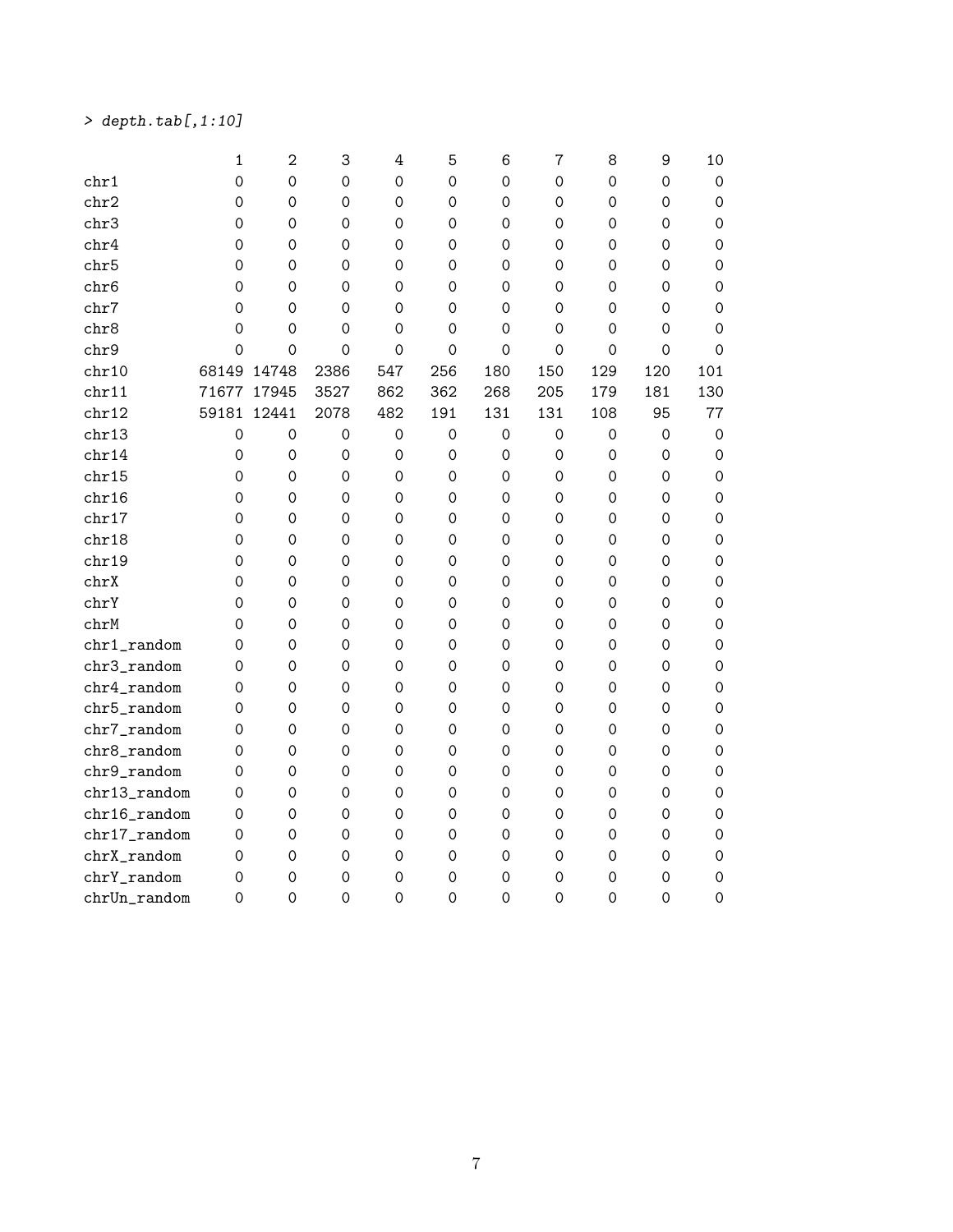# Processing multiple lanes

Although data from one lane is often a natural analytical unit, we typically want to apply any procedure to all lanes. Here is a simple summary function that computes the frequency distribution of the number of reads.

```
> islandReadSummary <- function(x)
+ {
+ g \leftarrow \text{resize}(x, 200)+ s <- slice(coverage(g), lower = 1)
+ tab <- table(viewSums(s) / 200)
+ df <- DataFrame(tab)
+ colnames(df) <- c("chromosome", "nread", "count")
+ df$nread <- as.integer(df$nread)
+ df
+ }
```
Applying it to our test-case, we get

```
> head(islandReadSummary(cstest$ctcf))
```

|                   | DataFrame with 6 rows and 3 columns                       |       |       |
|-------------------|-----------------------------------------------------------|-------|-------|
|                   | chromosome                                                | nread | count |
|                   | <factor> <integer> <integer></integer></integer></factor> |       |       |
| -1                | chr1                                                      |       |       |
| $\mathcal{D}_{1}$ | chr2                                                      | 1.    |       |
| 3                 | chr3                                                      | 1     |       |
| 4                 | chr4                                                      | 1     |       |
| 5                 | chr5                                                      | 1     |       |
| 6                 | chr6                                                      |       |       |

We can now use it to summarize the full dataset, flattening the returned *DataFrameList* with the stack function.

```
> nread.islands <- DataFrameList(lapply(cstest, islandReadSummary))
> nread.islands <- stack(nread.islands, "sample")
> nread.islands
```
DataFrame with 4025 rows and 4 columns

|      | sample | chromosome       | nread                                                     | count |
|------|--------|------------------|-----------------------------------------------------------|-------|
|      | R      |                  | <factor> <integer> <integer></integer></integer></factor> |       |
| 1    | ctcf   | chr1             | 1                                                         | O     |
| 2    | ctcf   | chr2             | 1                                                         | O)    |
| 3    | ctcf   | chr3             | 1                                                         | Ω     |
| 4    | ctcf   | chr4             | 1                                                         | 0     |
| 5    | ctcf   | chr5             | 1                                                         | Ω     |
|      |        |                  |                                                           |       |
| 4021 |        | gfp chr16_random | 34                                                        | Ω     |
| 4022 |        | gfp chr17_random | 34                                                        | Ω     |
| 4023 | gfp    | chrX_random      | 34                                                        | Ω     |
| 4024 | gfp    | chrY_random      | 34                                                        | Ω     |
| 4025 |        | gfp chrUn_random | 34                                                        |       |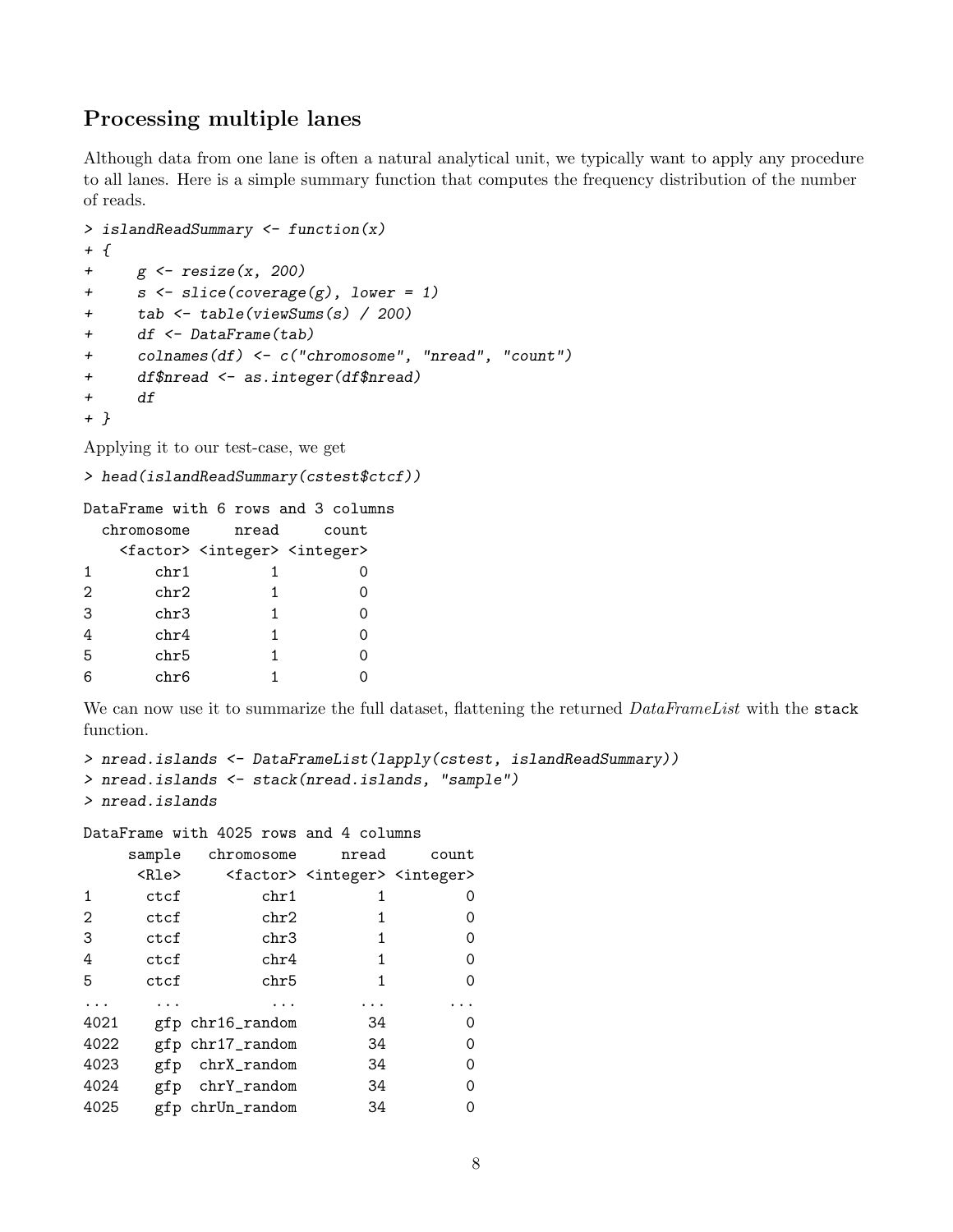```
> xyplot(log(count) ~ nread | sample, as.data.frame(nread.islands),
```
+ subset =  $(chromosome == "chr10" & nread <= 40)$ ,

```
+ layout = c(1, 2), pch = 16, type = c("p", "g"))
```
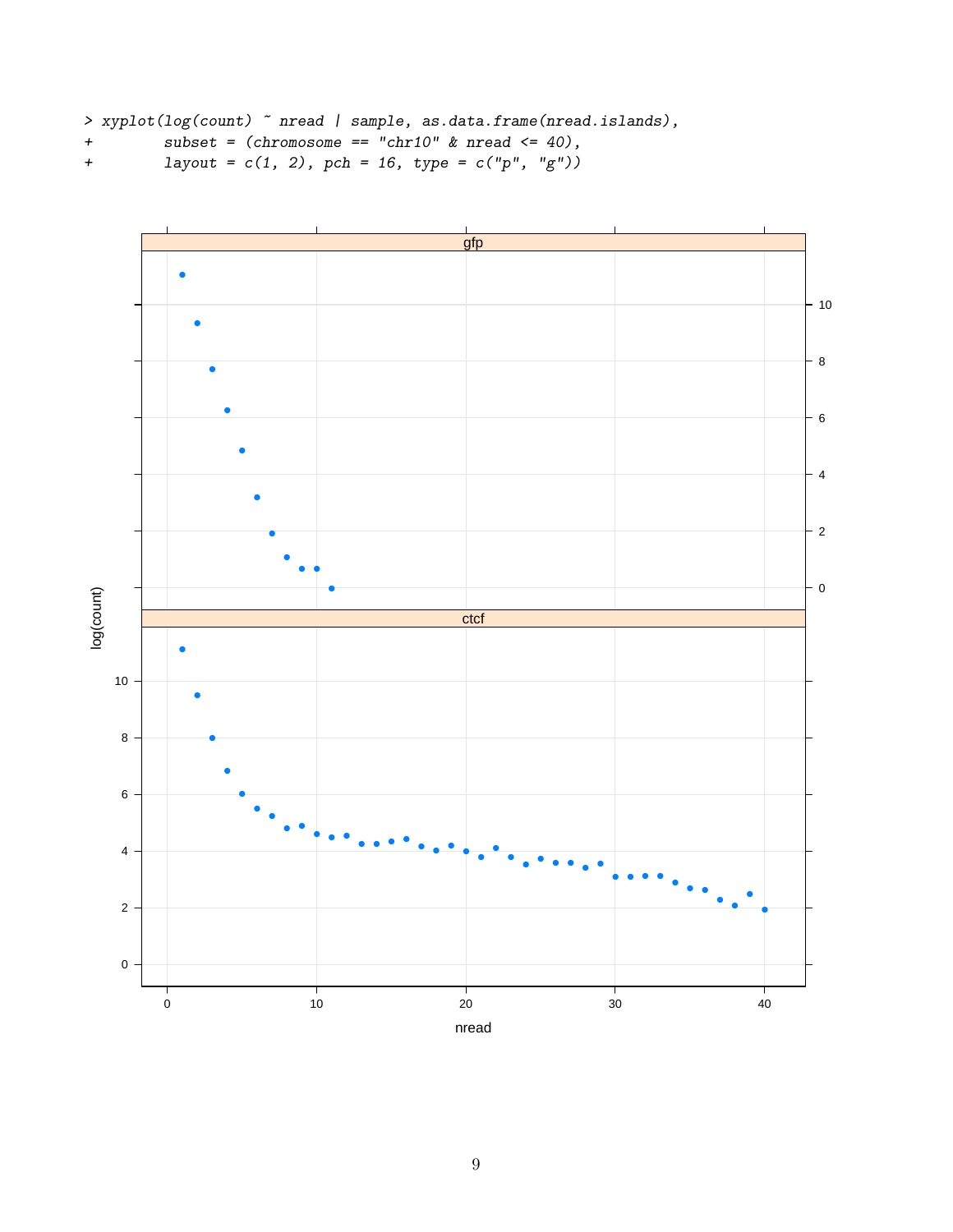If reads were sampled randomly from the genome, then the null distribution number of reads per island would have a geometric distribution; that is,

$$
P(X = k) = p^{k-1}(1 - p)
$$

In other words,  $\log P(X = k)$  is linear in k. Although our samples are not random, the islands with just one or two reads may be representative of the null distribution.

```
> xyplot(log(count) ~ nread | sample, as.data.frame(nread.islands),
+ subset = (chromosome == "chr10" & nread <= 40),
+ layout = c(1, 2), pch = 16, type = c("p", "g"),
+ panel = function(x, y, ...) {
+ panel.lmline(x[1:2], y[1:2], col = "black")
+ panel.xyplot(x, y, ...)
+ })
```
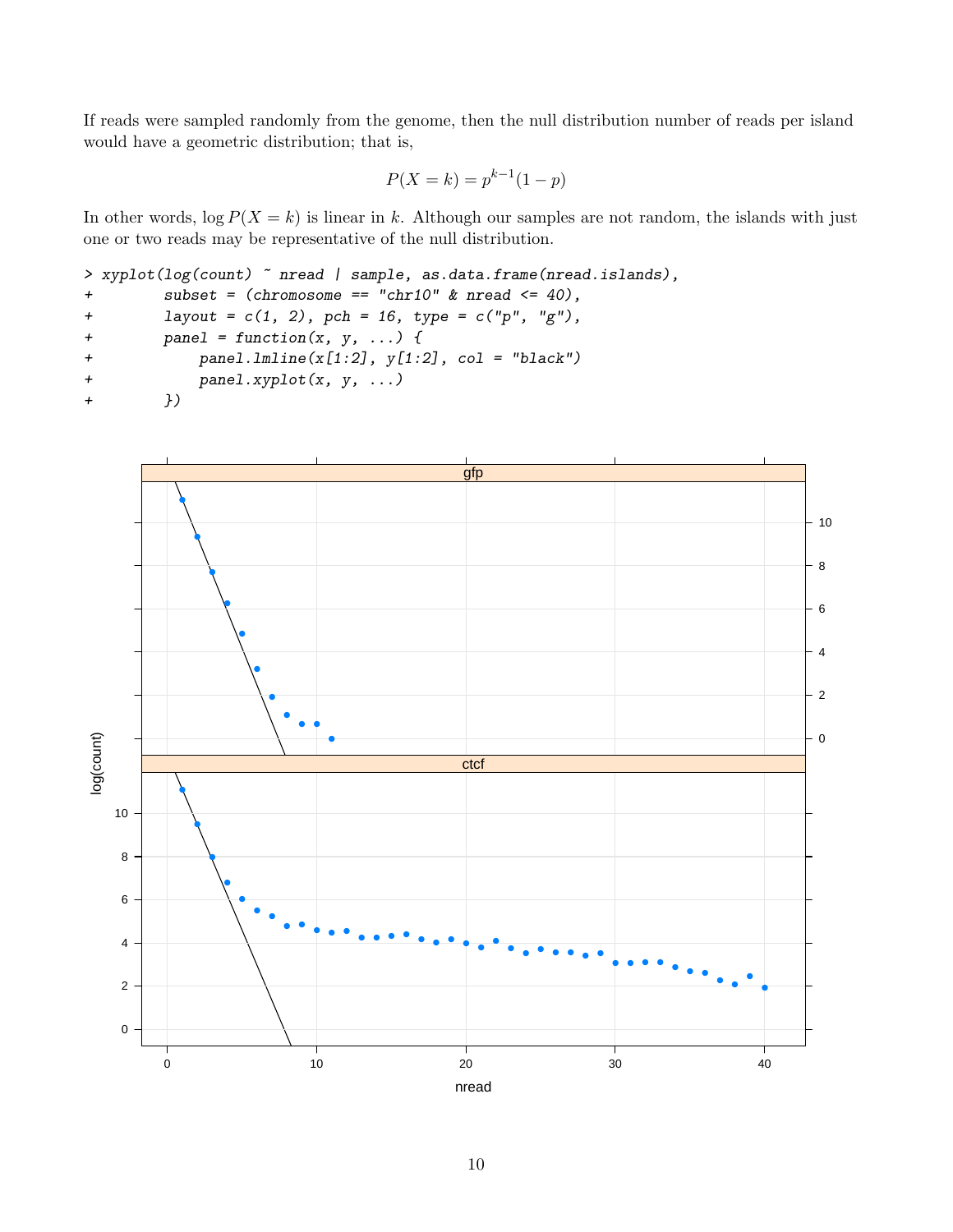We can create a similar plot of the distribution of depths.

```
> islandDepthSummary <- function(x)
+ f+ g <- resize(x, 200)
+ s <- slice(coverage(g), lower = 1)
+ tab <- table(viewMaxs(s) / 200)
+ df <- DataFrame(tab)
+ colnames(df) <- c("chromosome", "depth", "count")
+ df$depth <- as.integer(df$depth)
+ df
+ }
> depth.islands <- DataFrameList(lapply(cstest, islandDepthSummary))
> depth.islands <- stack(depth.islands, "sample")
> xyplot(log(count) ~ depth | sample, as.data.frame(depth.islands),
+ subset = (chromosome == "chr10" & depth <= 20),
+ layout = c(1, 2), pch = 16, type = c("p", "g"),
+ panel = function(x, y, ...) {
+ lambda <- 2 * exp(y[2]) / exp(y[1])
+ null.est <- function(xx) {
+ xx * log(lambda) - lambda - lgamma(xx + 1)
+ }
+ log.N.hat \leftarrow null.set(1) - y[1]+ panel.lines(1:10, -log.N.hat + null.est(1:10), col = "black")
+ panel.xyplot(x, y, ...)
+ })
>
> ## depth.islands <- summarizeReads(cstest, summary.fun = islandDepthSummary)
>
```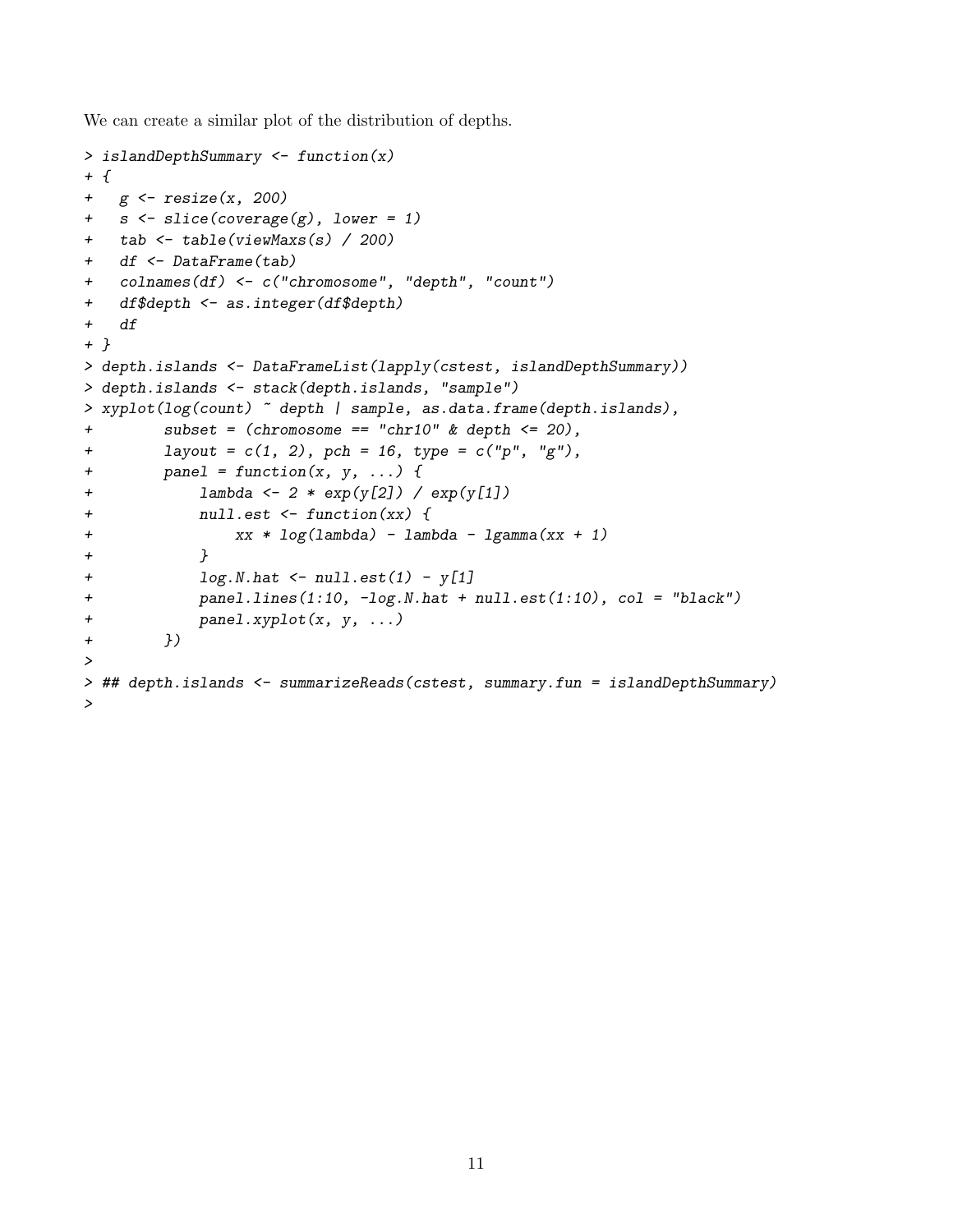

The above plot is very useful for detecting peaks, discussed in the next section. As a convenience, it can be created for the coverage over all chromosomes for a single sample by calling the islandDepthPlot function:

### > islandDepthPlot(cov.ctcf)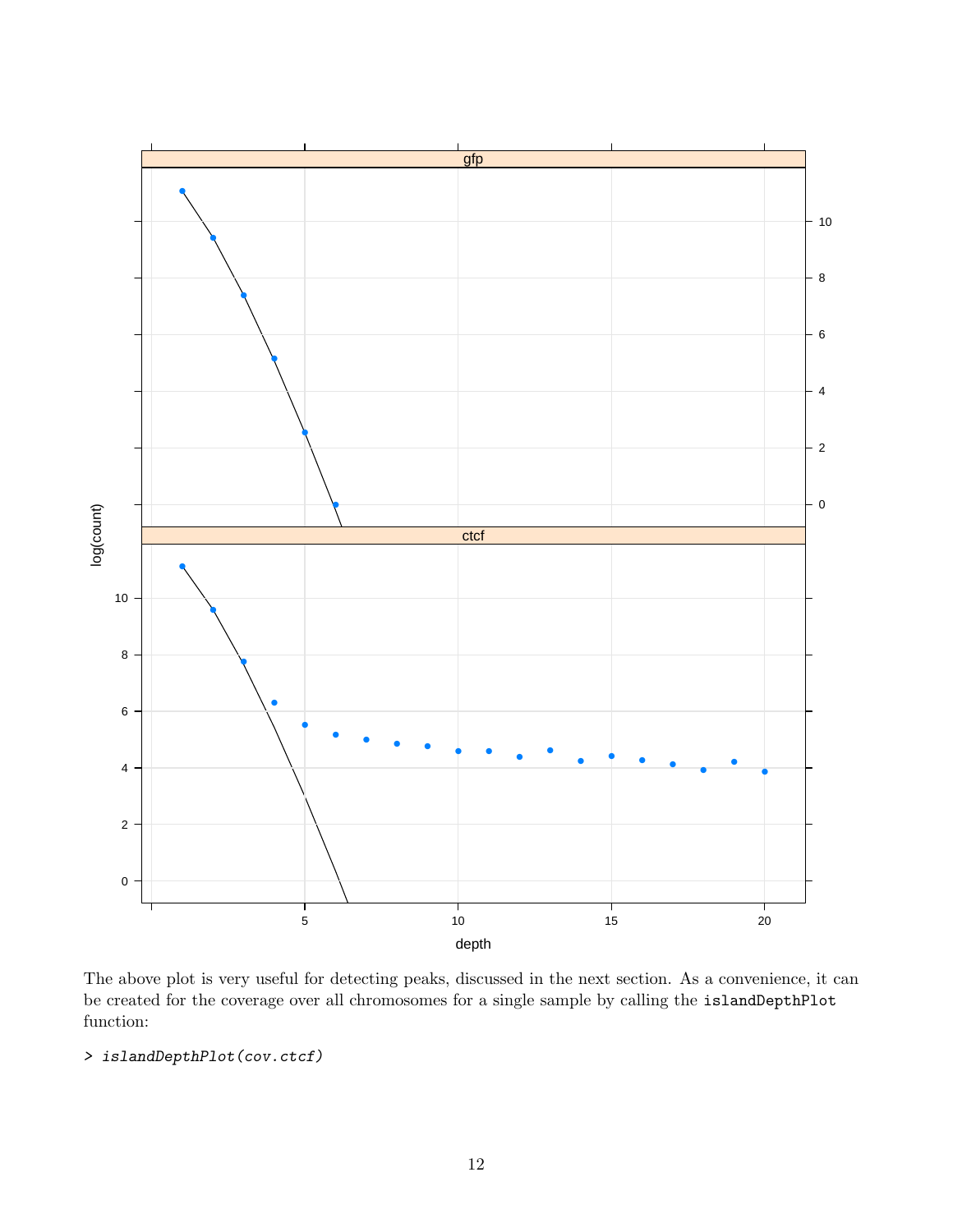# Peaks

To obtain a set of putative binding sites, i.e., peaks, we need to find those regions that are significantly above the noise level. Using the same Poisson-based approach for estimating the noise distribution as in the plot above, the peakCutoff function returns a cutoff value for a specific FDR:

```
> peakCutoff(cov.ctcf, fdr = 0.0001)
```
[1] 6.959837

Considering the above calculation of 7 at an FDR of 0.0001, and looking at the above plot, we might choose 8 as a conservative peak cutoff:

```
> peaks.ctcf <- slice(cov.ctcf, lower = 8)
> peaks.ctcf
RleViewsList object of length 35:
$chr1
Views on a 197195432-length Rle subject
views: NONE
$chr2
Views on a 181748087-length Rle subject
views: NONE
$chr3
Views on a 159599783-length Rle subject
views: NONE
```
... <32 more elements>

To summarize the peaks for exploratory analysis, we call the peakSummary function:

```
> peaks <- peakSummary(peaks.ctcf)
```
The result is a *GRanges* object with two columns: the view maxs and the view sums. Beyond that, this object is often useful as a scaffold for adding additional statistics.

It is meaningful to ask about the contribution of each strand to each peak, as the sequenced region of pull-down fragments would be on opposite sides of a binding site depending on which strand it matched. We can compute strand-specific coverage, and look at the individual coverages under the combined peaks as follows:

```
> peak.depths <- viewMaxs(peaks.ctcf)
> cov.pos <- coverage(ctcf.ext[strand(ctcf.ext) == "+"])
> cov.neg <- coverage(ctcf.ext[strand(ctcf.ext) == "-"])
> peaks.pos <- Views(cov.pos, ranges(peaks.ctcf))
> peaks.neg <- Views(cov.neg, ranges(peaks.ctcf))
> wpeaks <- tail(order(peak.depths$chr10), 4)
> wpeaks
```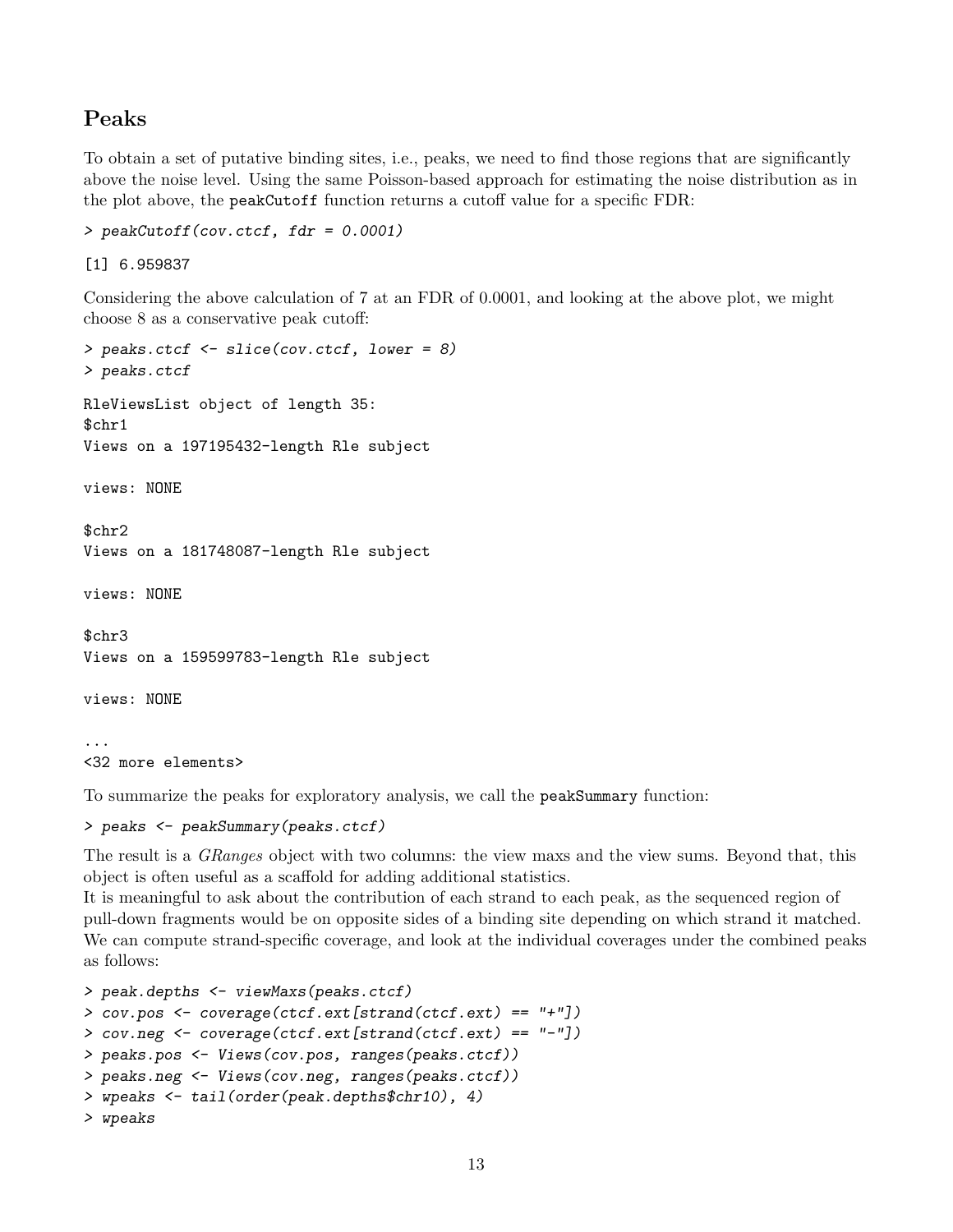[1] 971 989 1079 922

>

Below, we plot the four highest peaks on chromosome 10.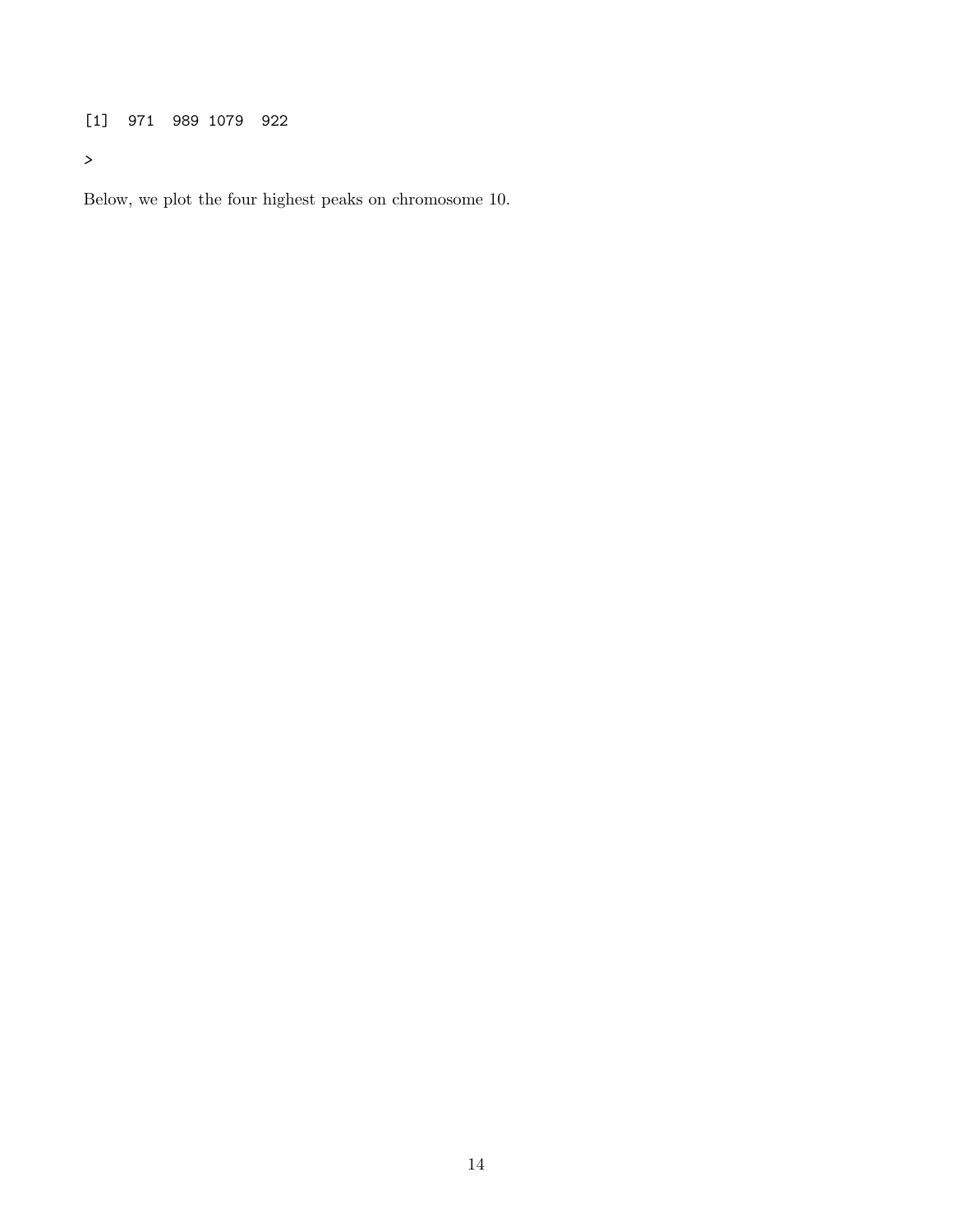

> coverageplot(peaks.pos\$chr10[wpeaks[1]], peaks.neg\$chr10[wpeaks[1]])

> coverageplot(peaks.pos\$chr10[wpeaks[2]], peaks.neg\$chr10[wpeaks[2]])

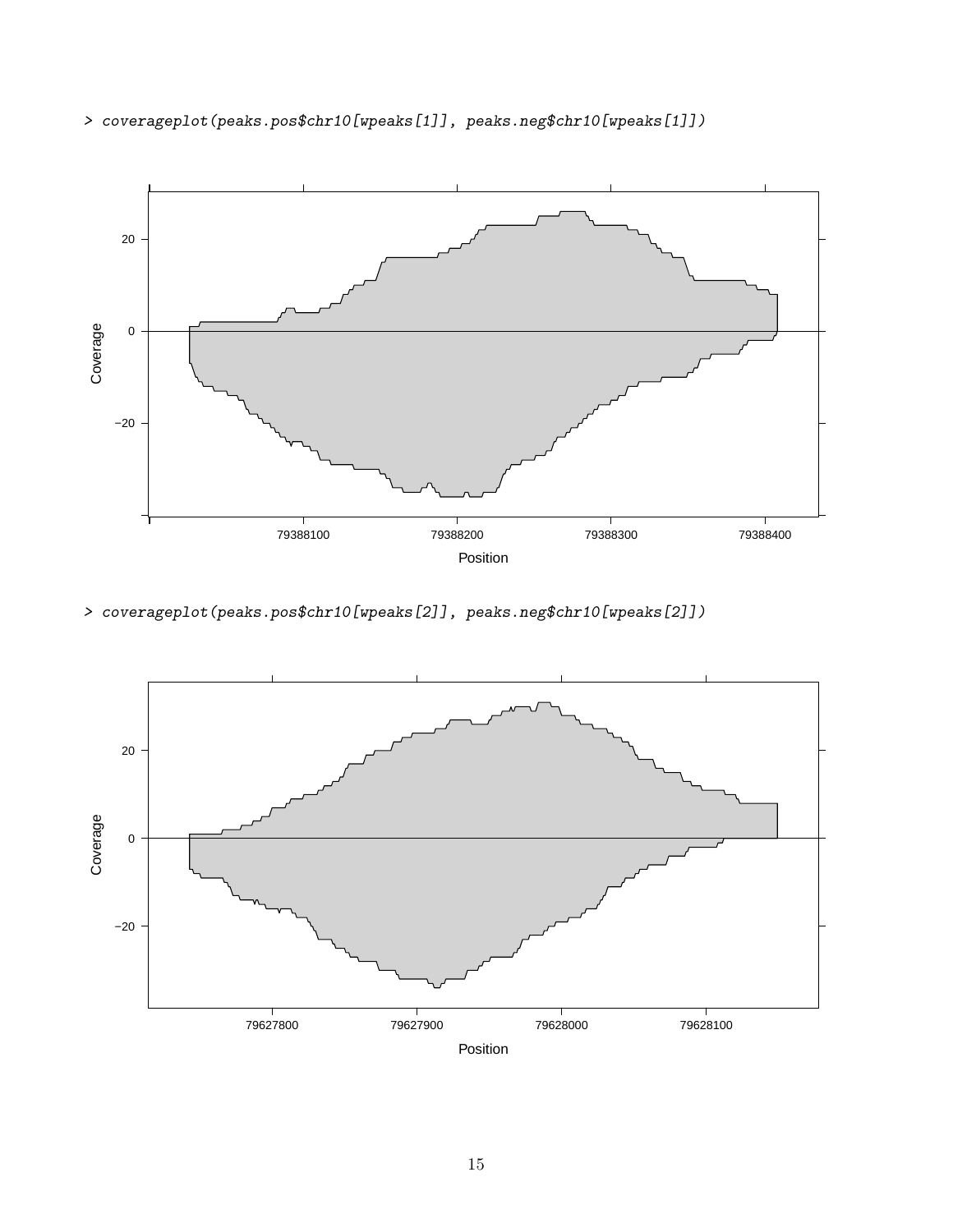

> coverageplot(peaks.pos\$chr10[wpeaks[3]], peaks.neg\$chr10[wpeaks[3]])

> coverageplot(peaks.pos\$chr10[wpeaks[4]], peaks.neg\$chr10[wpeaks[4]])

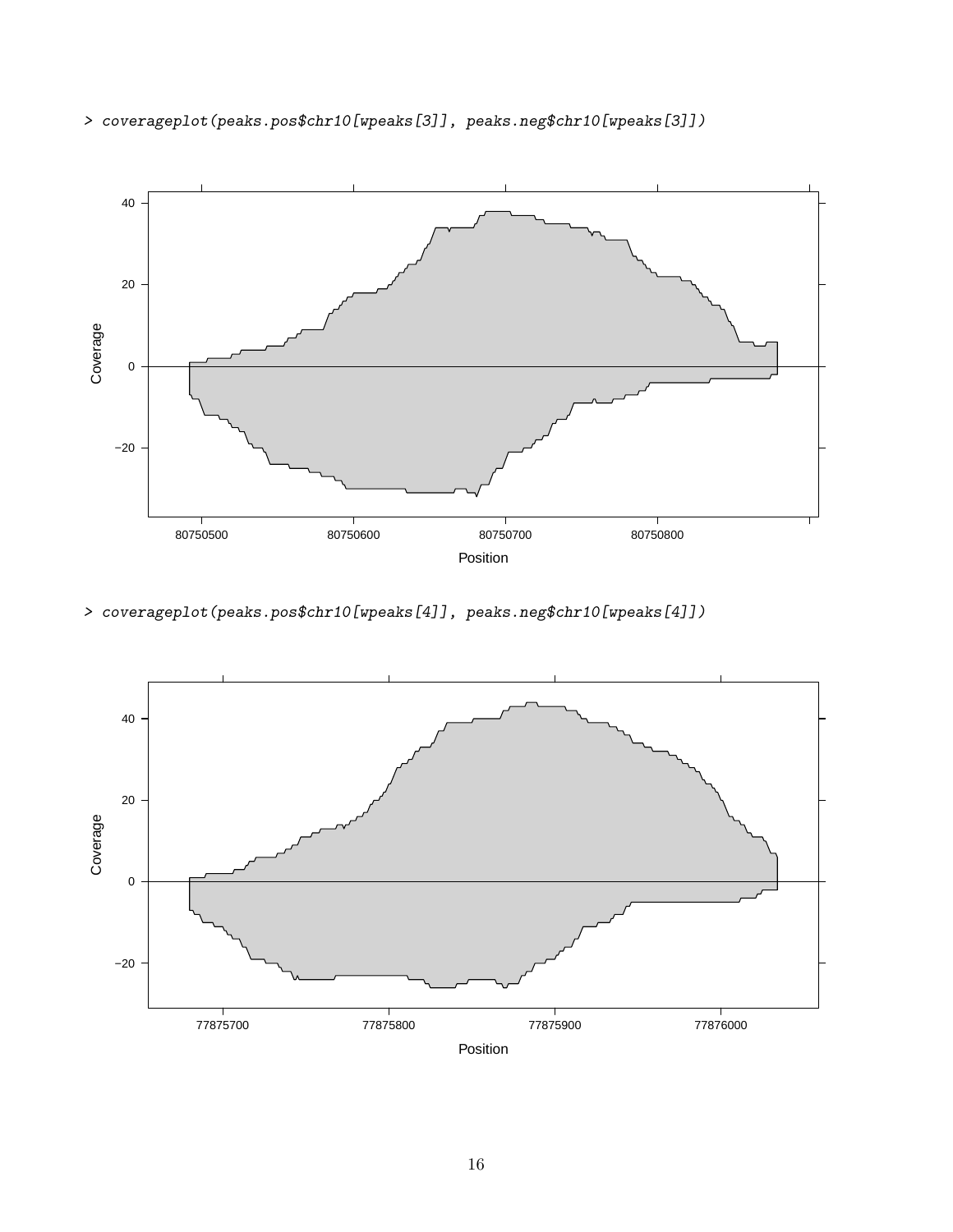# Differential peaks

One common question is: which peaks are different in two samples? One simple strategy is the following: combine the two peak sets, and compare the two samples by calculating summary statistics for the combined peaks on top of each coverage vector.

```
> ## find peaks for GFP control
> cov.gfp <- coverage(resize(cstest$gfp, 200))
> peaks.gfp <- slice(cov.gfp, lower = 8)
> peakSummary <- diffPeakSummary(peaks.gfp, peaks.ctcf)
> xyplot(asinh(sums2) ~ asinh(sums1) | seqnames,
+ data = as.data.frame(peakSummary),
+ panel = function(x, y, ...) {
+ panel.xyplot(x, y, ...)
+ panel.abline(median(y - x), 1)
+ },
+ type = c("p", "g"), alpha = 0.5, aspect = "iso")
>
```


We use a simple cutoff to flag peaks that are different.

```
> mcols(peakSummary) <-
+ within(mcols(peakSummary),
+ {
+ diffs <- asinh(sums2) - asinh(sums1)
+ resids <- (diffs - median(diffs)) / mad(diffs)
+ up <- resids > 2
+ down <- resids < -2
+ change <- ifelse(up, "up", ifelse(down, "down", "flat"))
+ })
```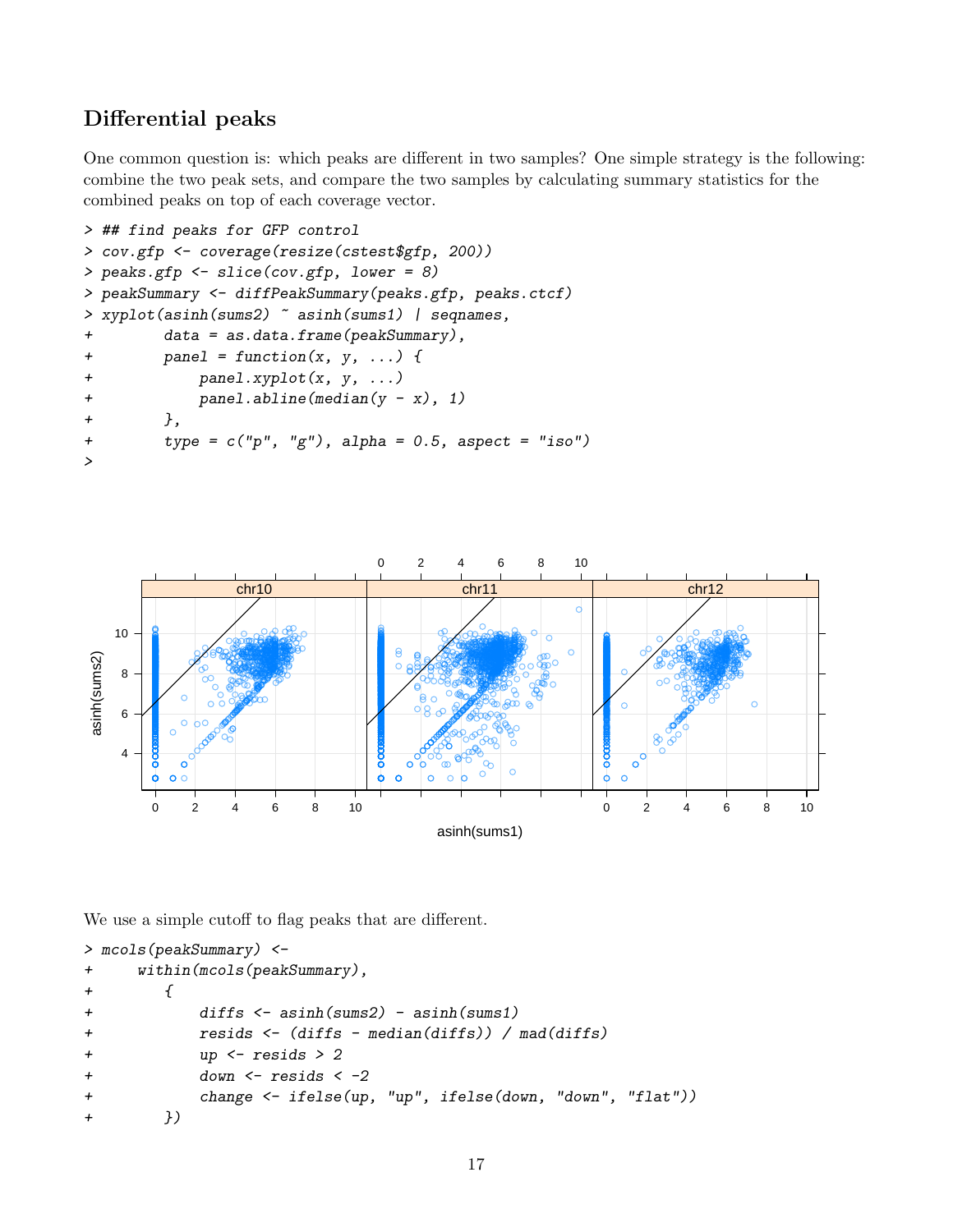# Placing peaks in genomic context

Locations of individual peaks may be of interest. Alternatively, a global summary might look at classifying the peaks of interest in the context of genomic features such as promoters, upstream regions, etc. The GenomicFeatures package facilitates obtaining gene annotations from different data sources. We could download the UCSC gene predictions for the mouse genome and generate a GRanges object with the transcript regions (from the first to last exon, contiguous) using makeTxDbFromUCSC; here we use a library containing a recent snapshot.

> library(TxDb.Mmusculus.UCSC.mm9.knownGene)

> gregions <- transcripts(TxDb.Mmusculus.UCSC.mm9.knownGene)

```
> gregions
```

```
GRanges object with 55419 ranges and 2 metadata columns:
```

|                  | seqnames    | ranges strand                                      |      | tx_id       | tx_name                                                                       |
|------------------|-------------|----------------------------------------------------|------|-------------|-------------------------------------------------------------------------------|
|                  | <rle></rle> |                                                    |      |             | <iranges> <rle>   <integer> <character></character></integer></rle></iranges> |
| [1]              |             | chr1 4797974-4832908                               | $+$  | 1           | uc007afg.1                                                                    |
| [2]              |             | chr1 4797974-4836816                               | $+$  | $2^{\circ}$ | uc007afh.1                                                                    |
| $\left[3\right]$ |             | chr1 4847775-4887990                               | $+$  | 3           | uc007afi.2                                                                    |
| $[4]$            |             | chr1 4847775-4887990                               | $+$  |             | 4 uc011wht.1                                                                  |
| $[5]$            |             | chr1 4848409-4887990                               | $+$  | 5           | $uc011$ whu. $1$                                                              |
| .                |             |                                                    | .    | $\cdots$    | $\cdots$                                                                      |
|                  |             | [55415] chrUn_random 2204169-2216886               | $-$  | 55415       | uc009sju.2                                                                    |
|                  |             | [55416] chrUn_random 2674945-2678407               | $-$  | 55416       | $uc009$ skb. $2$                                                              |
|                  |             | [55417] chrUn_random 2889607-2891056               | $-$  | 55417       | uc009ske.1                                                                    |
|                  |             | [55418] chrUn_random 3830796-3837247               | $-$  | 55418       | $uc009$ skg.1                                                                 |
|                  |             | [55419] chrUn_random 4677114-4677187               | $-1$ | 55419       | uc009skh.1                                                                    |
|                  |             |                                                    |      |             |                                                                               |
|                  |             | seqinfo: 35 sequences (1 circular) from mm9 genome |      |             |                                                                               |

We can now estimate the promoter for each transcript:

```
> promoters <- flank(gregions, 1000, both = TRUE)
```
And count the peaks that fall into a promoter:

```
> peakSummary$inPromoter <- peakSummary %over% promoters
> xtabs(~ inPromoter + change, peakSummary)
```
change inPromoter down flat FALSE 21 5158 TRUE 2 625

Or somewhere upstream or in a gene:

```
> peakSummary$inUpstream <- peakSummary %over% flank(gregions, 20000)
> peakSummary$inGene <- peakSummary %over% gregions
> sumtab <-
+ as.data.frame(rbind(total = xtabs("change, peakSummary),
```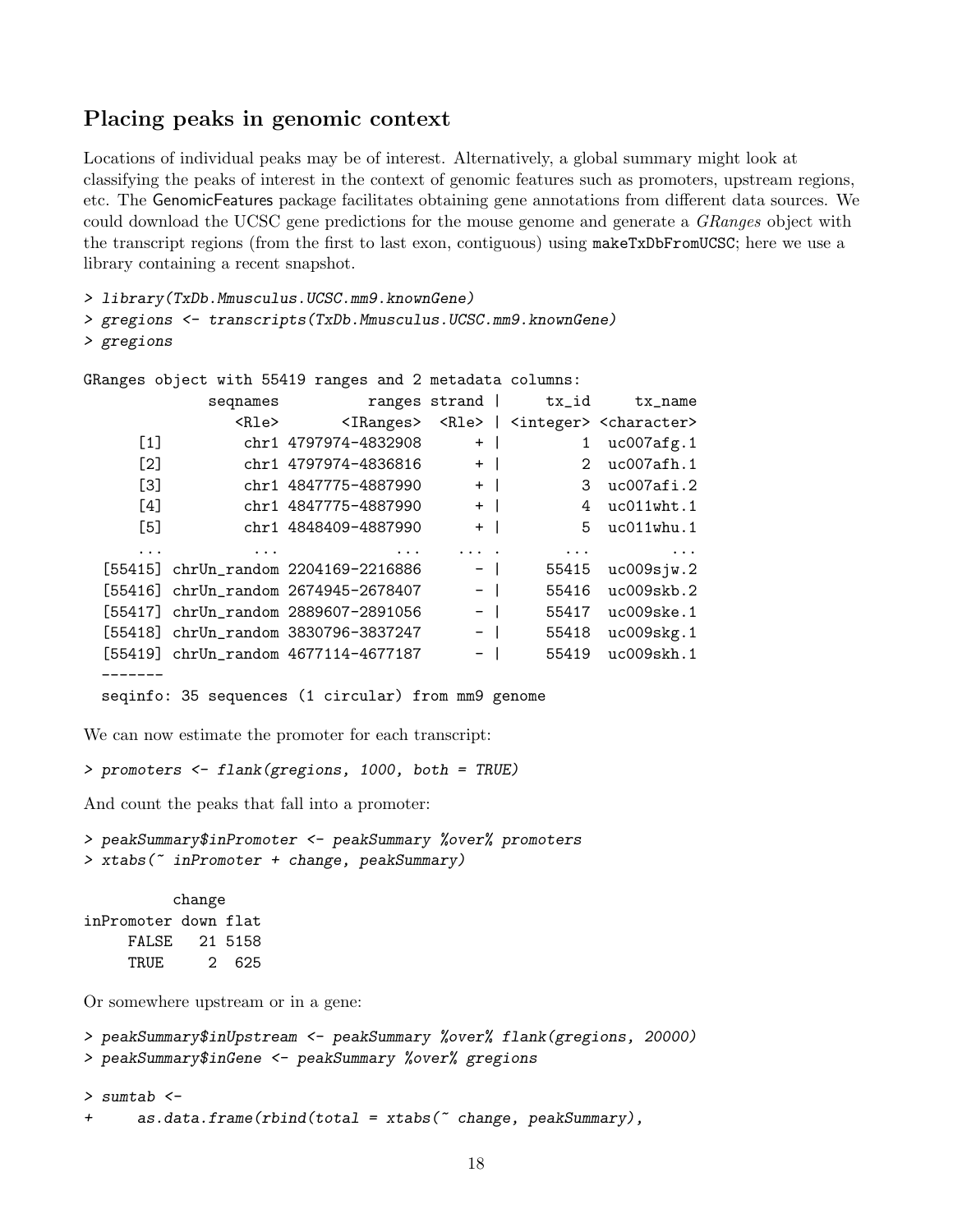```
+ promoter = xtabs(\tilde{c} change,
+ subset(peakSummary, inPromoter)),
+ upstream = xtabs(~ change,
+ subset(peakSummary, inUpstream)),
+ gene = xtabs(~ change, subset(peakSummary, inGene))))
> ##cbind(sumtab, ratio = round(sumtab[, "down"] / sumtab[, "up"], 3))
```
# Visualizing peaks in genomic context

While it is generally informative to calculate statistics incorporating the genomic context, eventually one wants a picture. The traditional genome browser view is an effective method of visually integrating multiple annotations with experimental data along the genome.

Using the rtracklayer package, we can upload our coverage and peaks for both samples to the UCSC Genome Browser:

```
> library(rtracklayer)
> session <- browserSession()
> genome(session) <- "mm9"
> session$gfpCov <- cov.gfp
> session$gfpPeaks <- peaks.gfp
> session$ctcfCov <- cov.ctcf
> session$ctcfPeaks <- peaks.ctcf
```
Once the tracks are uploaded, we can choose a region to view, such as the tallest peak on chr10 in the CTCF data:

```
> peak.ord <- order(unlist(peak.depths), decreasing=TRUE)
> peak.sort <- as(peaks.ctcf, "GRanges")[peak.ord]
> view <- browserView(session, peak.sort[1], full = c("gfpCov", "ctcfCov"))
```
We coerce to *GRanges* so that we can sort the ranges across chromosomes. By passing the full parameter to browserView we instruct UCSC to display the coverage tracks as a bar chart. Next, we might programmatically display a view for the top 5 tallest peaks:

```
> views <- browserView(session, head(peak.sort, 5), full = c("gfpCov", "ctcfCov"))
```
## Version information

```
> sessionInfo()
R version 3.6.1 (2019-07-05)
Platform: x86_64-pc-linux-gnu (64-bit)
Running under: Ubuntu 18.04.3 LTS
```

```
Matrix products: default
BLAS: /home/biocbuild/bbs-3.10-bioc/R/lib/libRblas.so
LAPACK: /home/biocbuild/bbs-3.10-bioc/R/lib/libRlapack.so
```
locale: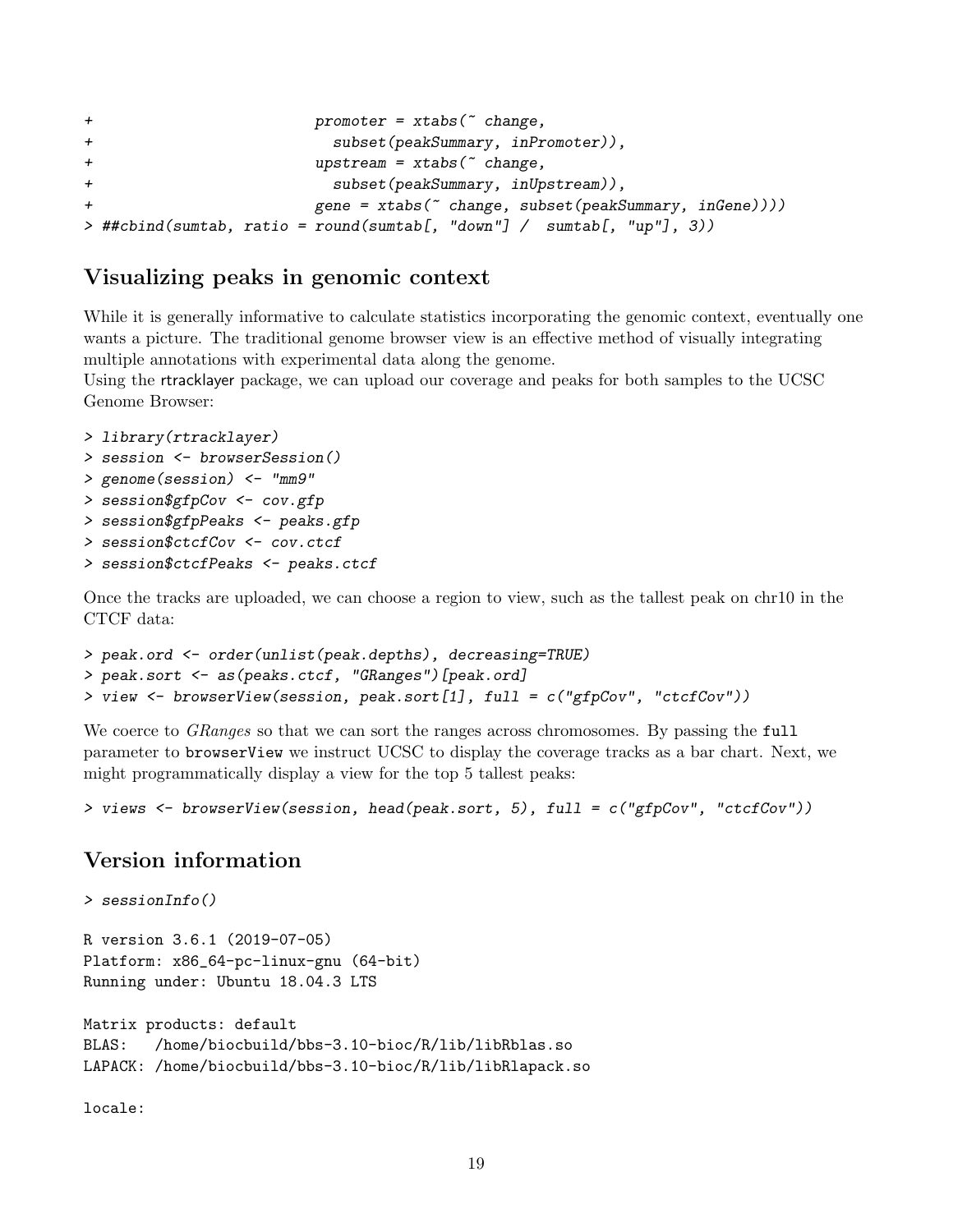[1] LC\_CTYPE=en\_US.UTF-8 LC\_NUMERIC=C [3] LC\_TIME=en\_US.UTF-8 LC\_COLLATE=C [5] LC\_MONETARY=en\_US.UTF-8 LC\_MESSAGES=en\_US.UTF-8 [7] LC\_PAPER=en\_US.UTF-8 LC\_NAME=C [9] LC\_ADDRESS=C LC\_TELEPHONE=C [11] LC\_MEASUREMENT=en\_US.UTF-8 LC\_IDENTIFICATION=C attached base packages: [1] stats4 parallel stats graphics grDevices utils datasets [8] methods base other attached packages: [1] TxDb.Mmusculus.UCSC.mm9.knownGene\_3.2.2 [2] lattice\_0.20-38 [3] GenomicFeatures\_1.38.0 [4] AnnotationDbi\_1.48.0 [5] chipseq\_1.36.0 [6] ShortRead\_1.44.0 [7] GenomicAlignments\_1.22.0 [8] SummarizedExperiment\_1.16.0 [9] DelayedArray\_0.12.0 [10] matrixStats\_0.55.0 [11] Biobase<sub>2.46.0</sub> [12] Rsamtools\_2.2.0 [13] Biostrings\_2.54.0 [14] XVector\_0.26.0 [15] BiocParallel\_1.20.0 [16] GenomicRanges\_1.38.0 [17] GenomeInfoDb\_1.22.0 [18] IRanges\_2.20.0 [19] S4Vectors\_0.24.0 [20] BiocGenerics\_0.32.0 loaded via a namespace (and not attached): [1] progress\_1.2.2 tidyselect\_0.2.5 purrr\_0.3.3 [4] vctrs\_0.2.0 BiocFileCache\_1.10.0 rtracklayer\_1.46.0 [7] blob\_1.2.0 XML\_3.98-1.20 rlang\_0.4.1 [10] pillar\_1.4.2 glue\_1.3.1 DBI\_1.0.0 [13] rappdirs\_0.3.1 bit64\_0.9-7 RColorBrewer\_1.1-2 [16] dbplyr\_1.4.2 GenomeInfoDbData\_1.2.2 stringr\_1.4.0 [19] zlibbioc\_1.32.0 hwriter\_1.3.2 memoise\_1.1.0 [22] latticeExtra\_0.6-28 biomaRt\_2.42.0 curl\_4.2 [25] Rcpp\_1.0.2 openssl\_1.4.1 backports\_1.1.5 [28] bit\_1.1-14 hms\_0.5.1 askpass\_1.1 [31] digest\_0.6.22 stringi\_1.4.3 dplyr\_0.8.3 [34] grid\_3.6.1 tools\_3.6.1 bitops\_1.0-6 [37] magrittr\_1.5 RCurl\_1.95-4.12 tibble\_2.1.3 [40] RSQLite\_2.1.2 crayon\_1.3.4 pkgconfig\_2.0.3